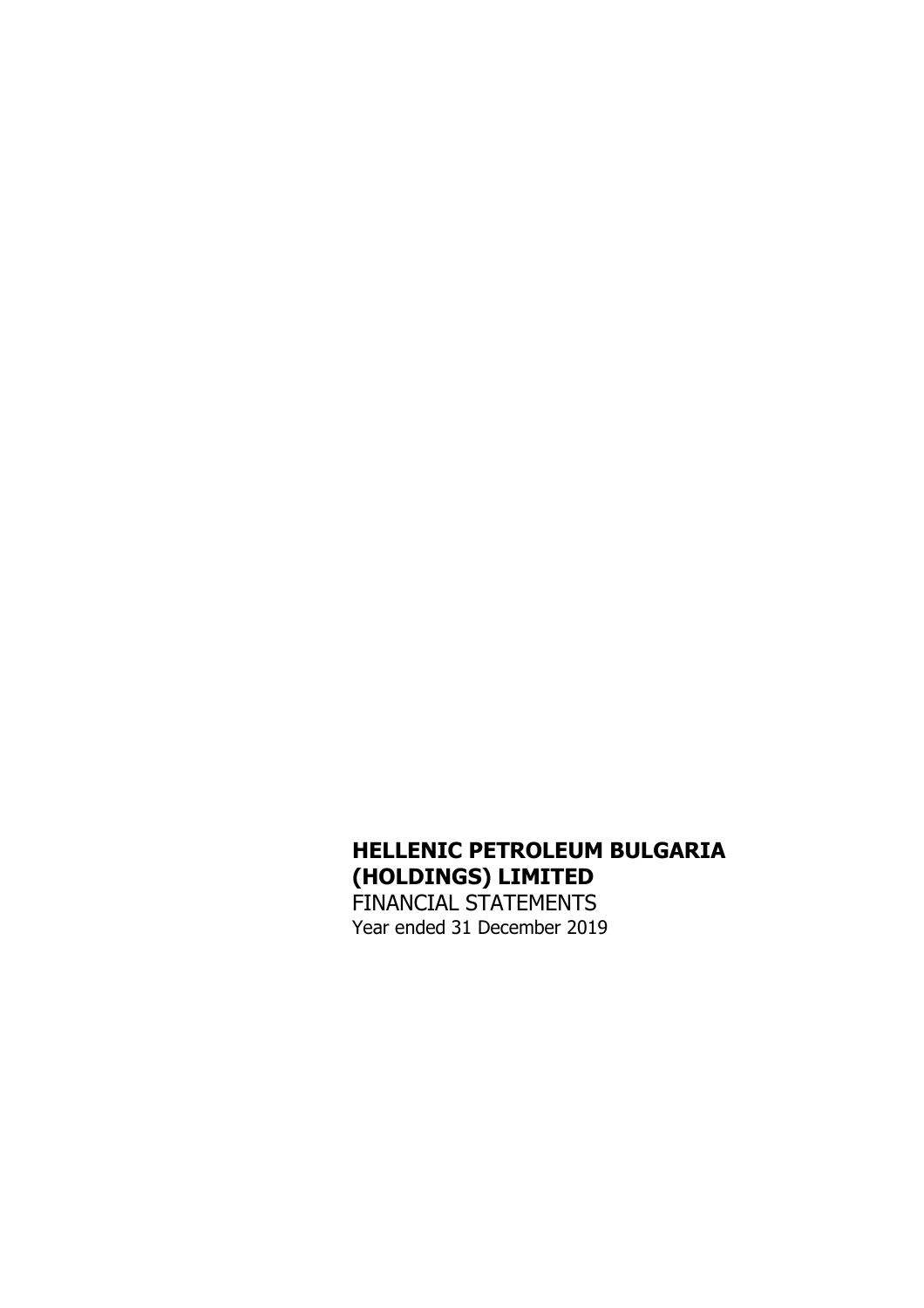## FINANCIAL STATEMENTS

Year ended 31 December 2019

## CONTENTS **PAGE**

| Board of Directors and other officers | 1              |
|---------------------------------------|----------------|
| <b>Independent Auditor's Report</b>   | $2 - 3$        |
| Statement of comprehensive income     | $\overline{4}$ |
| Statement of financial position       | 5              |
| Statement of changes in equity        | 6              |
| Statement of cash flows               | 7              |
| Notes to the financial statements     | $8 - 16$       |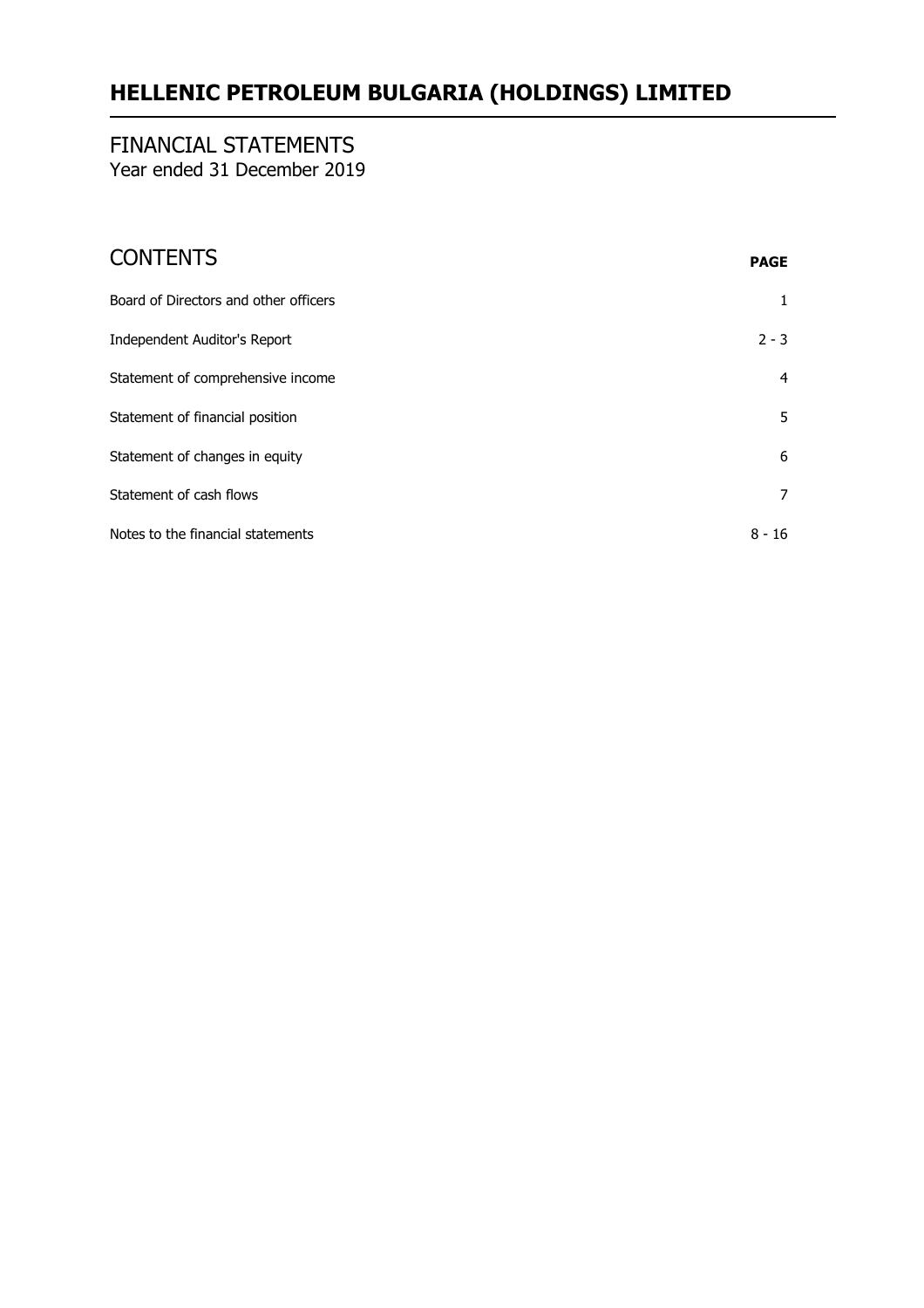## BOARD OF DIRECTORS AND OTHER OFFICERS

**Registration number:** 201697

| <b>Board of Directors:</b> | Ioannis Doratis - appointed on 4 October 2019<br>Georgios Gregoras<br>Marios Lytras<br>Robertos Karahannas - resigned on 4 October 2019 |
|----------------------------|-----------------------------------------------------------------------------------------------------------------------------------------|
| <b>Company Secretary:</b>  | Simos Photiades<br>31A Demokratias Street<br>Lakatamia<br>2331 Nicosia<br>Cyprus                                                        |
| <b>Registered office:</b>  | 3 Ellispontou Street<br><b>Strovolos</b><br>2015, Nicosia<br>Cyprus                                                                     |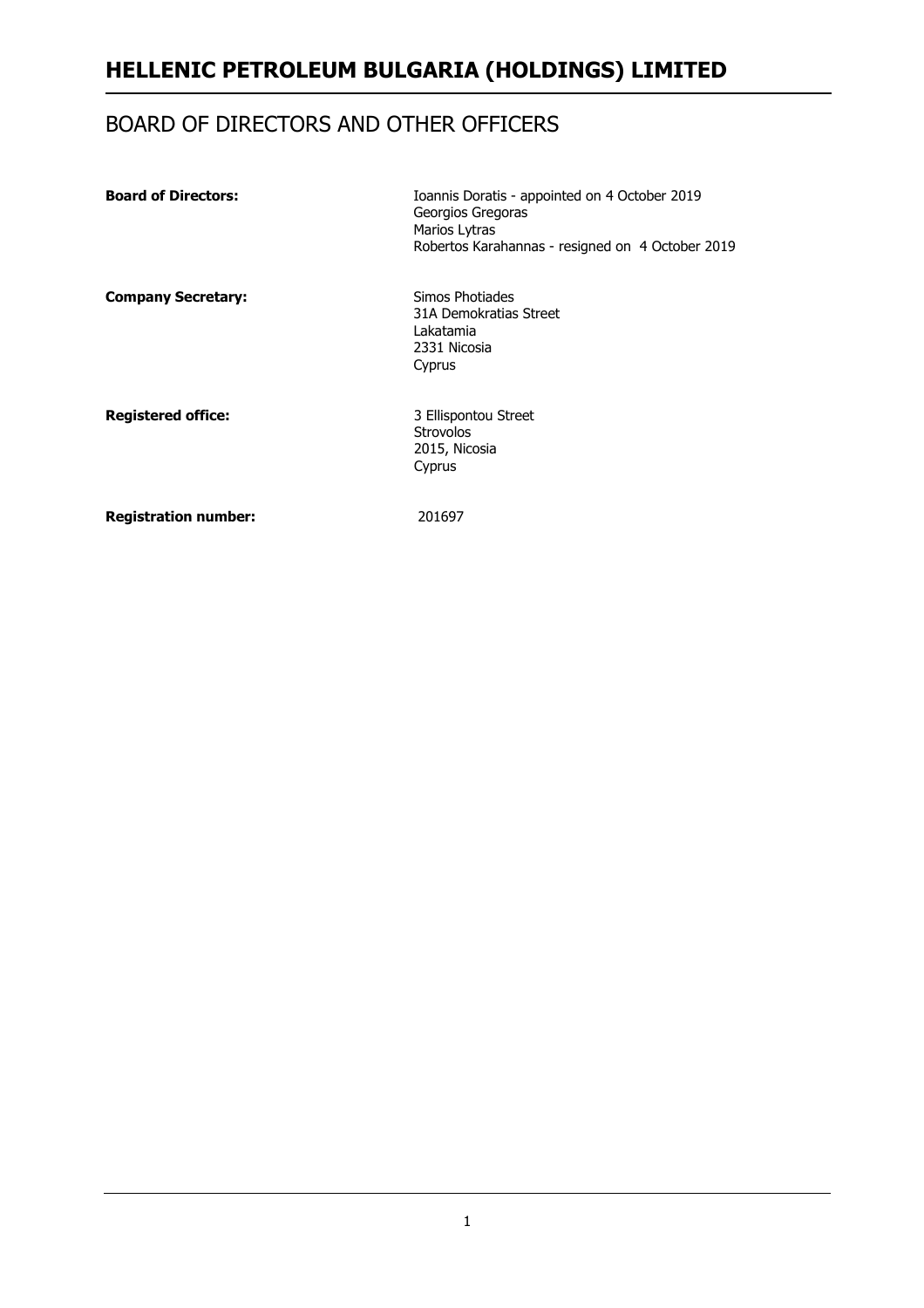## **Independent Auditor's Report**

### **To the Members of Hellenic Petroleum Bulgaria (Holdings) Limited**

### **Report on the Audit of the Financial Statements**

### **Opinion**

We have audited the financial statements of Hellenic Petroleum Bulgaria (Holdings) Limited (the ''Company''), which comprise the statement of financial position as at 31 December 2019, and the statements of comprehensive income, changes in equity and cash flows for the year then ended, and notes to the financial statements, including a summary of significant accounting policies.

In our opinion, the accompanying financial statements give a true and fair view of the financial position of the Company as at 31 December 2019, and of its financial performance and its cash flows for the year then ended in accordance with International Financial Reporting Standards (IFRSs) as adopted by the European Union and the requirements of the Cyprus Companies Law, Cap. 113.

### **Basis for Opinion**

We conducted our audit in accordance with International Standards on Auditing (ISAs). Our responsibilities under those standards are further described in the Auditor's Responsibilities for the Audit of the Financial Statements section of our report. We are independent of the Company in accordance with the International Ethics Standards Board for Accountants' Code of Ethics for Professional Accountants (IESBA Code) together with the ethical requirements that are relevant to our audit of the financial statements in Cyprus, and we have fulfilled our other ethical responsibilities in accordance with these requirements and the IESBA Code. We believe that the audit evidence we have obtained is sufficient and appropriate to provide a basis for our opinion.

### **Responsibilities of the Board of Directors for the financial statements**

The Board of Directors is responsible for the preparation of financial statements that give a true and fair view in accordance with International Financial Reporting Standards as adopted by the European Union and the requirements of the Cyprus Companies Law, Cap. 113, and for such internal control as the Board of Directors determines is necessary to enable the preparation of financial statements that are free from material misstatement, whether due to fraud or error.

In preparing the financial statements, the Board of Directors is responsible for assessing the Company's ability to continue as a going concern, disclosing, as applicable, matters related to going concern and using the going concern basis of accounting unless the Board of Directors either intends to liquidate the Company or to cease operations, or has no realistic alternative but to do so.

The Board of Directors is responsible for overseeing the Company's financial reporting process.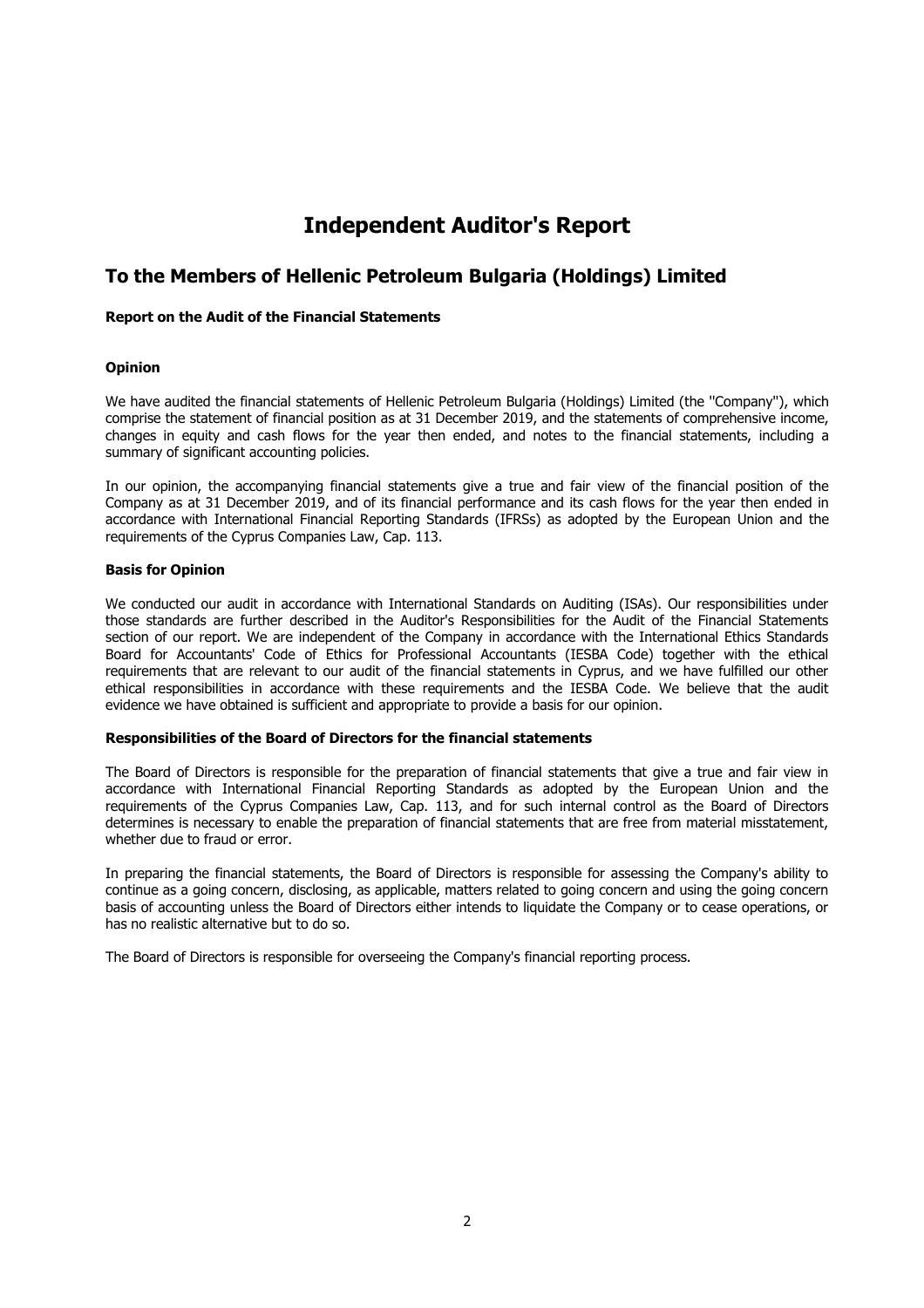#### **Auditor's Responsibilities for the Audit of the Financial Statements**

Our objectives are to obtain reasonable assurance about whether the financial statements as a whole are free from material misstatement, whether due to fraud or error, and to issue an auditor's report that includes our opinion. Reasonable assurance is a high level of assurance, but is not a guarantee that an audit conducted in accordance with ISAs will always detect a material misstatement when it exists. Misstatements can arise from fraud or error and are considered material if, individually or in the aggregate, they could reasonably be expected to influence the economic decisions of users taken on the basis of these financial statements.

As part of an audit in accordance with ISAs, we exercise professional judgment and maintain professional skepticism throughout the audit. We also:

- Identify and assess the risks of material misstatement of the financial statements, whether due to fraud or error, design and perform audit procedures responsive to those risks, and obtain audit evidence that is sufficient and appropriate to provide a basis for our opinion. The risk of not detecting a material misstatement resulting from fraud is higher than for one resulting from error, as fraud may involve collusion, forgery, intentional omissions, misrepresentations, or the override of internal control.
- Obtain an understanding of internal control relevant to the audit in order to design audit procedures that are appropriate in the circumstances, but not for the purpose of expressing an opinion on the effectiveness of the Company's internal control.
- Evaluate the appropriateness of accounting policies used and the reasonableness of accounting estimates and related disclosures made by the Board of Directors.
- Conclude on the appropriateness of the Board of Directors' use of the going concern basis of accounting and, based on the audit evidence obtained, whether a material uncertainty exists related to events or conditions that may cast significant doubt on the Company's ability to continue as a going concern. If we conclude that a material uncertainty exists, we are required to draw attention in our auditor's report to the related disclosures in the financial statements or, if such disclosures are inadequate, to modify our opinion. Our conclusions are based on the audit evidence obtained up to the date of our auditor's report. However, future events or conditions may cause the Company to cease to continue as a going concern.
- Evaluate the overall presentation, structure and content of the financial statements, including the disclosures, and whether the financial statements represent the underlying transactions and events in a manner that achieves a true and fair view.

We communicate with the Board of Directors regarding, among other matters, the planned scope and timing of the audit and significant audit findings, including any significant deficiencies in internal control that we identify during our audit.

#### **Other Matter**

This report, including the opinion, has been prepared for and only for the Company's members as a body in accordance with Section 69 of the Auditors Law of 2017 and for no other purpose. We do not, in giving this opinion, accept or assume responsibility for any other purpose or to any other person to whose knowledge this report may come to.

Gabriel Onisiforou Certified Public Accountant and Registered Auditor for and on behalf of

#### **Ernst & Young Cyprus Limited Certified Public Accountants and Registered Auditors**

Nicosia, ……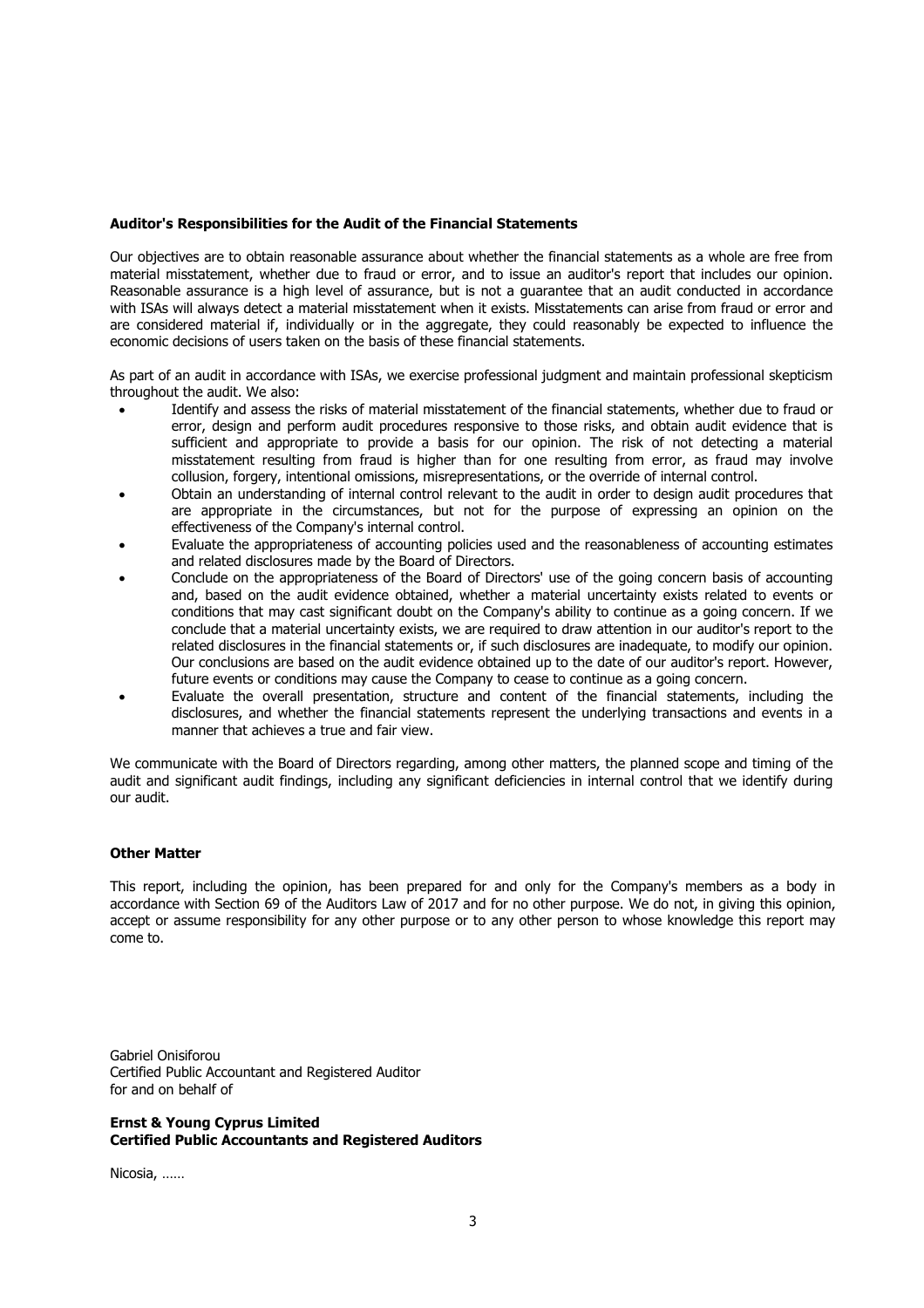# STATEMENT OF COMPREHENSIVE INCOME

Year ended 31 December 2019

|                                         |             | 2019     | 2018     |
|-----------------------------------------|-------------|----------|----------|
|                                         | <b>Note</b> | €        | €        |
| Administration expenses                 | 8           | (11.436) | (11.176) |
| Loss before tax                         |             | (11.436) | (11.176) |
| Tax                                     | 9           |          |          |
| Total comprehensive income for the year |             | (11.436) | (11.176  |
|                                         |             |          |          |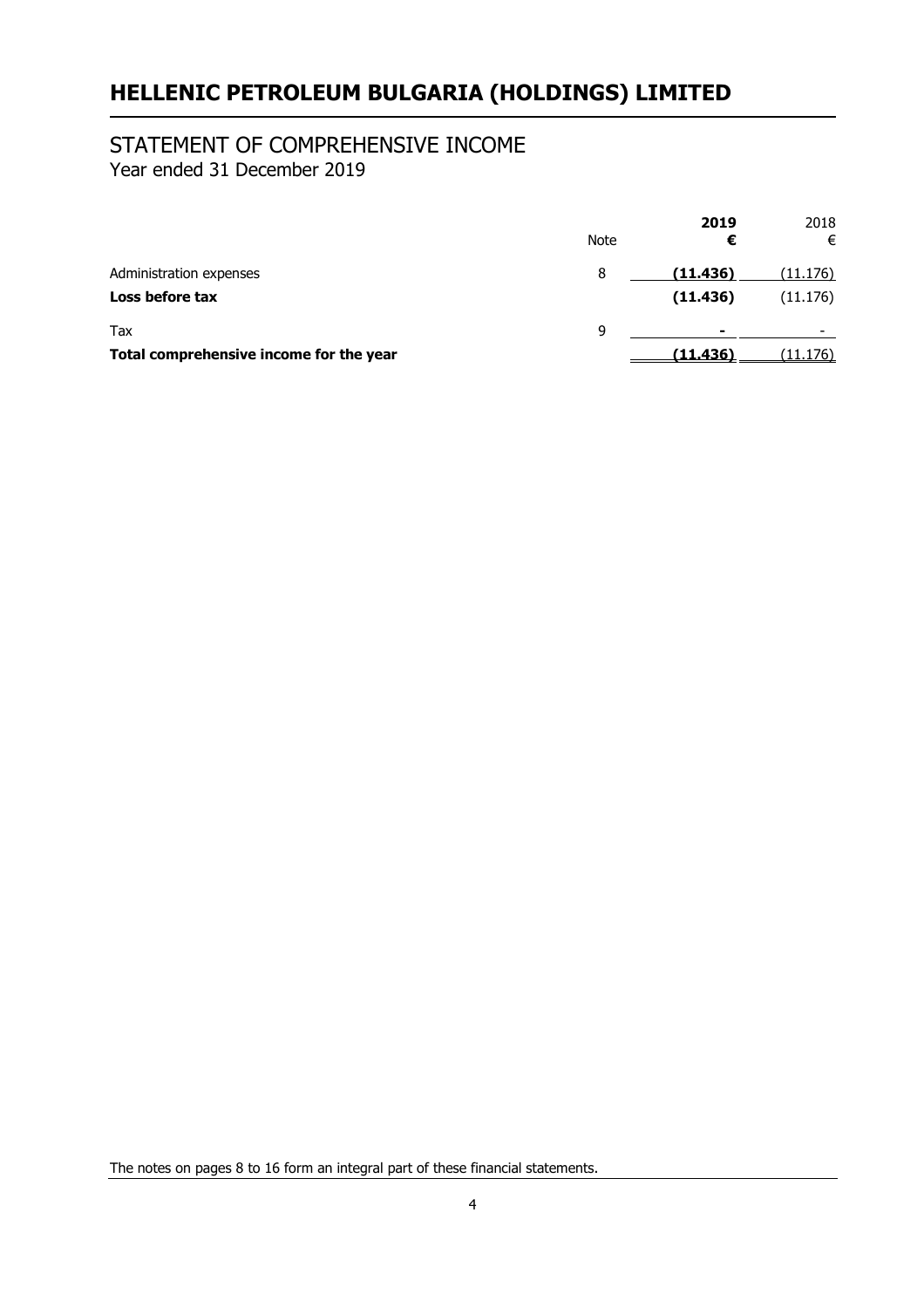## STATEMENT OF FINANCIAL POSITION

31 December 2019

|                                     |             | 2019        | 2018        |
|-------------------------------------|-------------|-------------|-------------|
|                                     | <b>Note</b> | €           | €           |
| <b>ASSETS</b>                       |             |             |             |
| <b>Non-current assets</b>           |             |             |             |
| Investment in subsidiary            | 11          | 62.634.105  | 62.634.105  |
|                                     |             | 62.634.105  | 62.634.105  |
| <b>Current assets</b>               |             |             |             |
| Cash at bank                        | 12          | 57.816      | 70.083      |
|                                     |             | 57.816      | 70.083      |
| <b>Total assets</b>                 |             | 62.691.921  | 62.704.188  |
| <b>EQUITY AND LIABILITIES</b>       |             |             |             |
| <b>Equity</b>                       |             |             |             |
| Share capital                       | 13          | 230.000     | 230.000     |
| Share premium                       | 13          | 64.970.000  | 64.970.000  |
| <b>Accumulated losses</b>           |             | (2.518.577) | (2.507.141) |
| <b>Total equity</b>                 |             | 62.681.423  | 62.692.859  |
| <b>Current liabilities</b>          |             |             |             |
| Other payables                      | 14          | 10.498      | 11.329      |
|                                     |             | 10.498      | 11.329      |
| <b>Total equity and liabilities</b> |             | 62.691.921  | 62.704.188  |

On 13 February 2020 the Board of Directors of HELLENIC PETROLEUM BULGARIA (HOLDINGS) LIMITED authorised these financial statements for issue.

Marios Lytras Georgios Gregoras Director Director

.................................... ....................................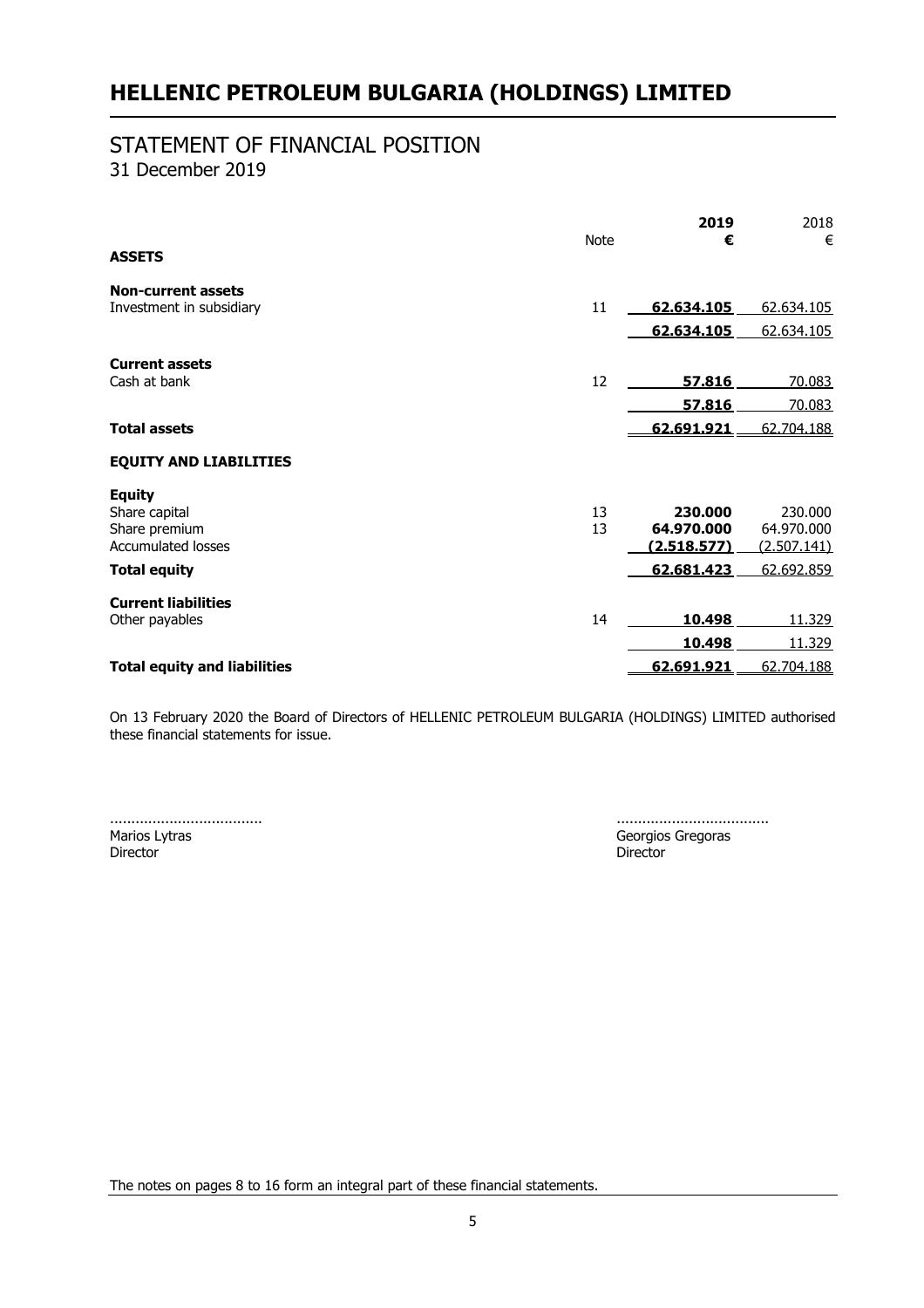## STATEMENT OF CHANGES IN EQUITY

Year ended 31 December 2019

|                                                      | <b>Share</b><br>€ | <b>Share</b><br>capital premium (1)<br>€ | <b>Accumulated</b><br>losses<br>€ | <b>Total</b><br>€ |
|------------------------------------------------------|-------------------|------------------------------------------|-----------------------------------|-------------------|
| <b>Balance at 1 January 2018</b>                     | 230.000           | 64.970.000                               | (2.495.965)                       | 62.704.035        |
| <b>Comprehensive income</b><br>Net loss for the year |                   |                                          | (11.176)                          | (11.176)          |
| Balance at 31 December 2018/1 January<br>2019        | 230.000           | 64.970.000                               | (2.507.141)                       | 62.692.859        |
| <b>Comprehensive income</b><br>Net loss for the year |                   |                                          | (11.436)                          | (11.436)          |
| <b>Balance at 31 December 2019</b>                   | 230.000           | 64.970.000                               | (2.518.577)                       | 62.681.423        |

(1) Share premium is not available for distribution.

Companies which do not distribute 70% of their profits after tax, as defined by the relevant tax law, within two years after the end of the relevant tax year, will be deemed to have distributed as dividends 70% of these profits. Special contribution for defence at 17% will be payable on such deemed dividends to the extent that the ultimate shareholders are both Cyprus tax resident and Cyprus domiciled. The amount of deemed distribution is reduced by any actual dividends paid out of the profits of the relevant year at any time. This special contribution for defence is payable by the Company for the account of the shareholders.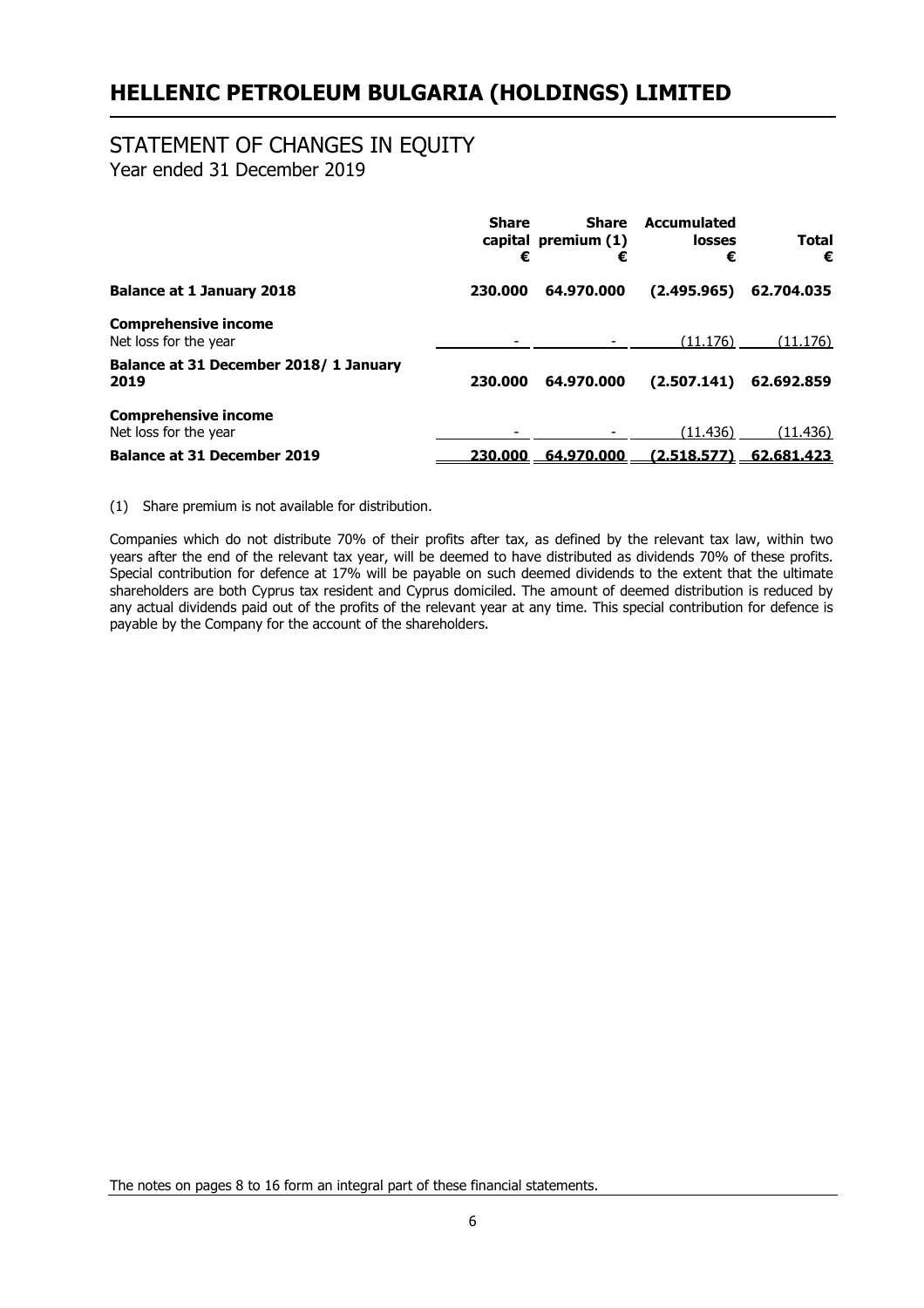# STATEMENT OF CASH FLOWS

Year ended 31 December 2019

| <b>CASH FLOWS FROM OPERATING ACTIVITIES</b>                                                     | <b>Note</b> | 2019<br>€          | 2018<br>€         |
|-------------------------------------------------------------------------------------------------|-------------|--------------------|-------------------|
| Loss before tax<br>(Decrease)/increase in other payables                                        |             | (11.436)<br>(831)  | (11.176)<br>1.214 |
| Cash used in operations                                                                         |             | (12.267)           | (9.962)           |
| Net decrease in cash and cash equivalents<br>Cash and cash equivalents at beginning of the year |             | (12.267)<br>70.083 | (9.962)<br>80.045 |
| Cash and cash equivalents at end of the year                                                    | 12          | 57.816             | 70.083            |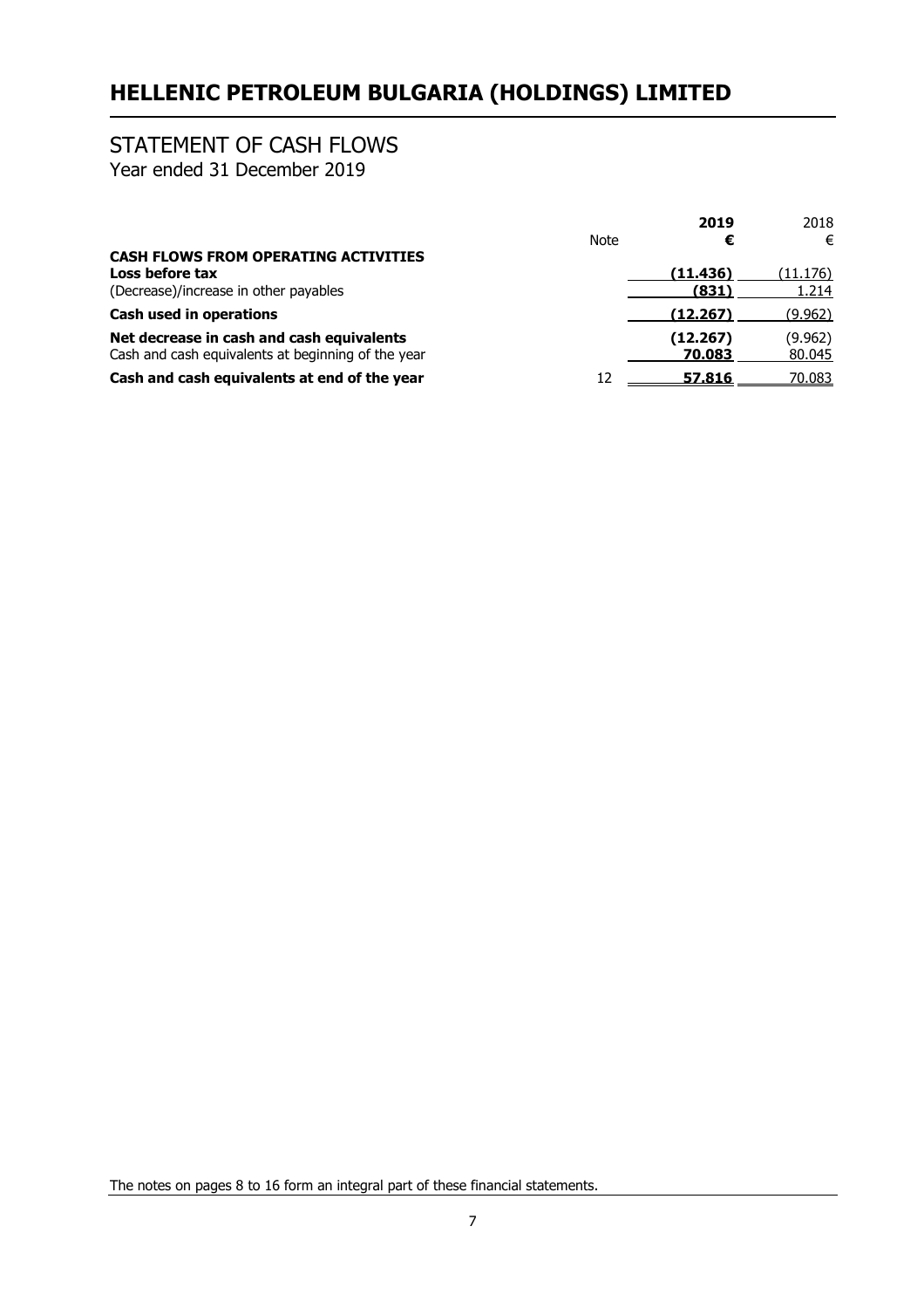### NOTES TO THE FINANCIAL STATEMENTS Year ended 31 December 2019

### **1. Incorporation and principal activities**

### **Country of incorporation**

The Company HELLENIC PETROLEUM BULGARIA (HOLDINGS) LIMITED (the ''Company'') was incorporated in Cyprus on 12 June 2007 as a private limited liability company under the provisions of the Cyprus Companies Law, Cap. 113. Its registered office is at 3 Ellispontou Street, Strovolos, 2015, Nicosia, Cyprus.

### **Principal activities**

The principal activities of the Company, which are unchanged from last year, are the holding of investments including interest earning activities.

### Operating Environment

On 11 March 2020, the World Health Organisation declared the Coronavirus COVID-19 outbreak to be a pandemic in recognition of its rapid spread across the globe. Many governments are taking increasingly stringent steps to help contain, and in many jurisdictions, now delay, the spread of the virus, including: requiring self-isolation/ quarantine by those potentially affected, implementing social distancing measures, and controlling or closing borders and "locking-down" cities/regions or even entire countries. These measures have slowed down the economies both in Cyprus but globally as well with the potential of having wider impacts on the respective economies as the measures persist for a greater period of time – more information on post balance sheet event note 18.

### **2. Basis of preparation**

The financial statements of the Company have been prepared in accordance with International Financial Reporting Standards (IFRS) as adopted by the European Union (EU) and the requirements of the Cyprus Companies Law, Cap. 113.

These financial statements are the separate financial statements. The Company has not prepared consolidated financial statements as the exemption from consolidation in paragraph 4(a) of IFRS10 'Consolidated Financial Statements' has been used. The Company's ultimate parent Hellenic Petroleum S.A., a Company registered in Greece produced consolidated financial statements available for public use that comply with in accordance with international Financial Reporting Standards as issued by the IASB and adopted by the European Union. A copy of the consolidated financial statements is available to the members, at the registered office of the ultimate parent company, at 8A Chimarras Street, Marousi, Athens and on its website www.helpe.gr.

The financial statements have been prepared under the historical cost convention.

The preparation of financial statements in conformity with IFRS requires the use of certain critical accounting estimates and requires management to exercise its judgment in the process of applying the Company's accounting policies. The areas involving a higher degree of judgment or complexity, or areas where assumptions and estimates are significant to the financial statements are disclosed in Note 7.

### **3. Adoption of new or revised standards and interpretations**

During the current year the Company adopted all the new and revised International Financial Reporting Standards (IFRS) that are relevant to its operations and are effective for accounting periods beginning on 1 January 2019. This adoption did not have a material effect on the accounting policies of the Company.

### **4. Significant accounting policies**

The principal accounting policies adopted in the preparation of these financial statements are set out below. These policies have been consistently applied to all years presented in these financial statements unless otherwise stated.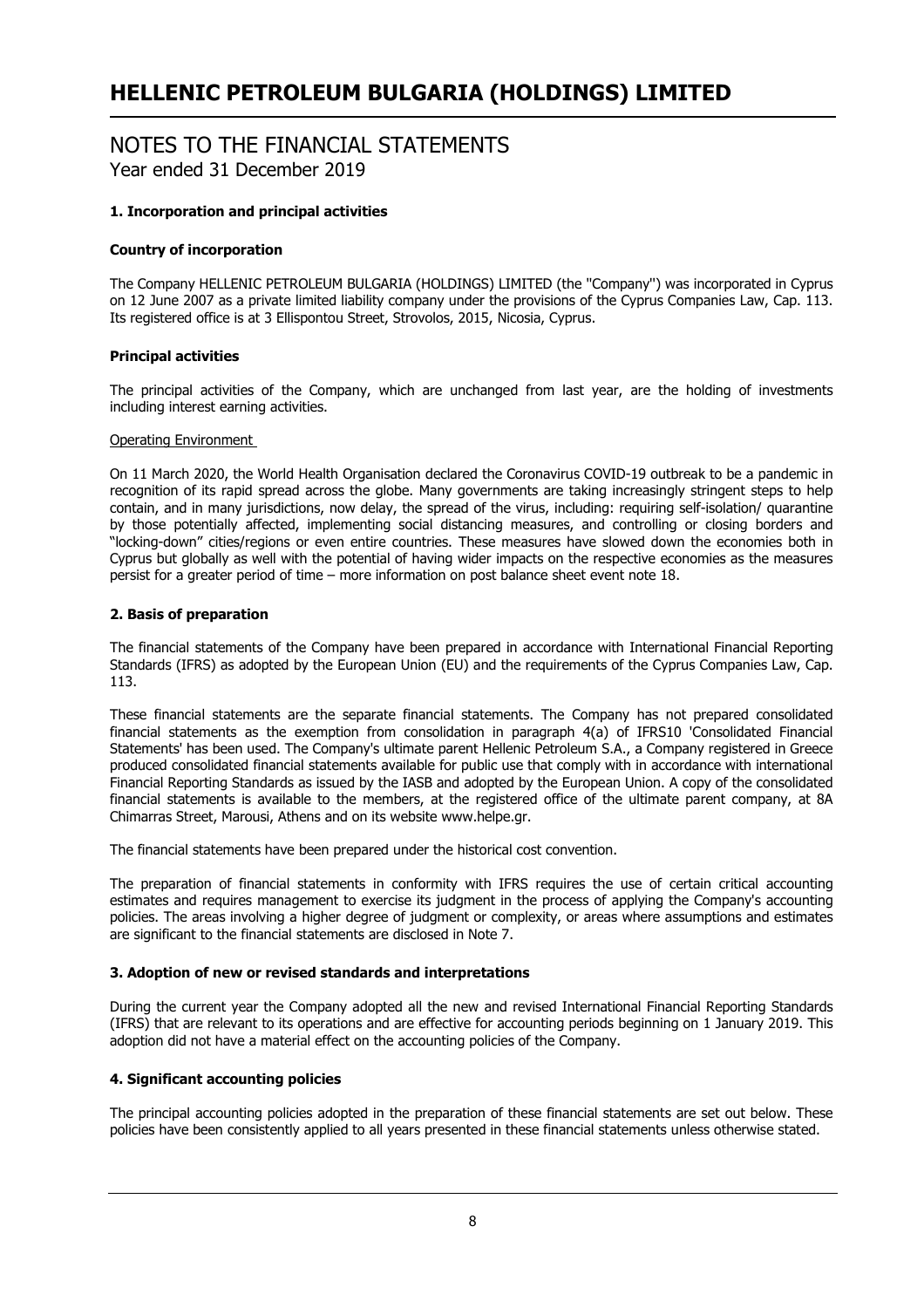### NOTES TO THE FINANCIAL STATEMENTS Year ended 31 December 2019 **Subsidiary companies**

Subsidiaries are entities controlled by the Company. Control exists where the Company is exposed, or has rights, to variable returns from its involvement with the investee and has the ability to affect those returns through its power over the investee.

Investments in subsidiary companies are stated at cost less provision for impairment in value, which is recognised as an expense in the period in which the impairment is identified.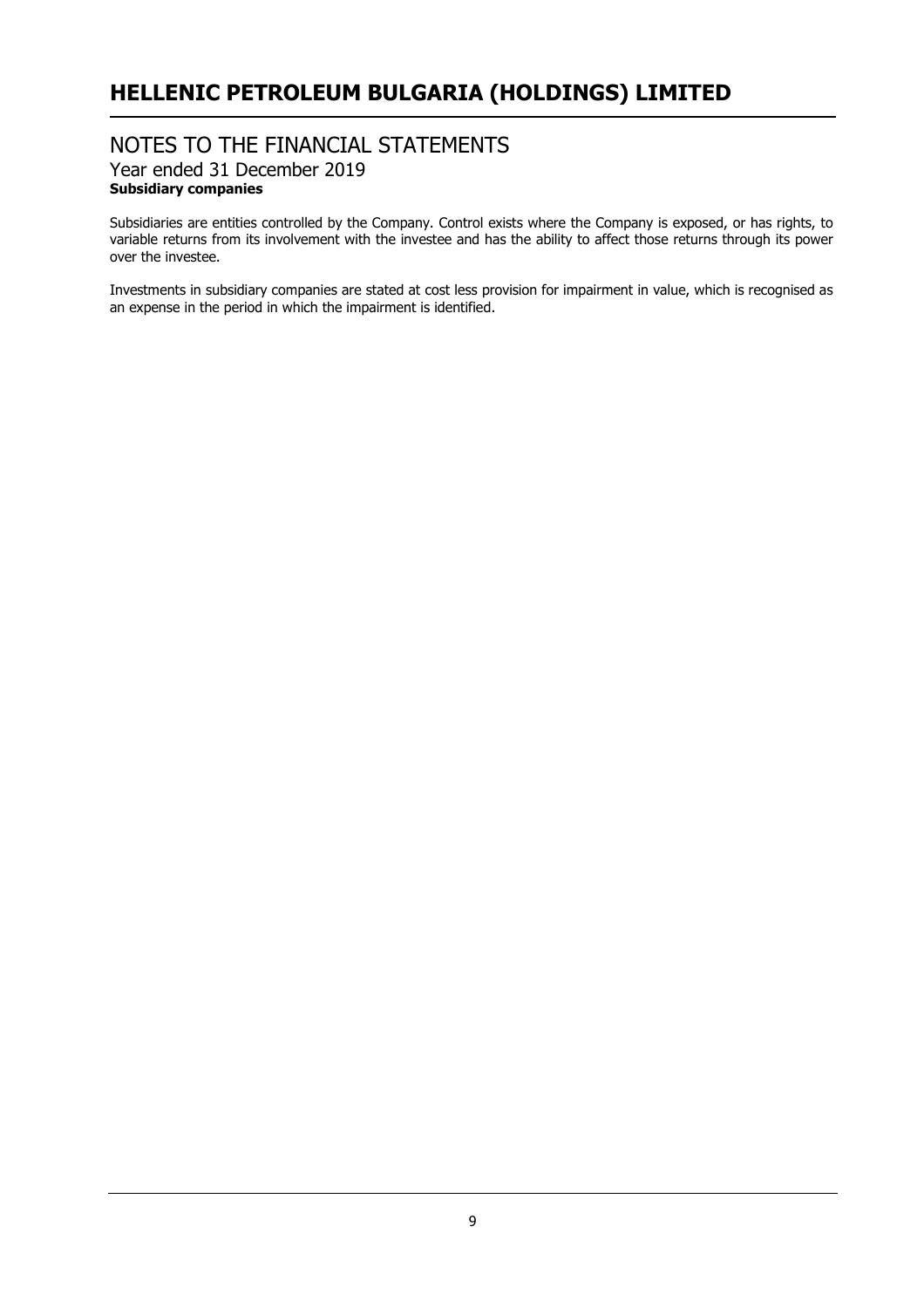### NOTES TO THE FINANCIAL STATEMENTS

Year ended 31 December 2019

### **4. Significant accounting policies (continued)**

### **Foreign currency translation**

### **(1) Functional and presentation currency**

Items included in the Company's financial statements are measured using the currency of the primary economic environment in which the entity operates ('the functional currency'). The financial statements are presented in Euro  $(\epsilon)$ , which is the Company's functional and presentation currency.

### **(2) Transactions and balances**

Foreign currency transactions are translated into the functional currency using the exchange rates prevailing at the dates of the transactions. Foreign exchange gains and losses resulting from the settlement of such transactions and from the translation at year-end exchange rates of monetary assets and liabilities denominated in foreign currencies are recognised in profit or loss.

### **Tax**

Income tax expense represents the sum of the tax currently payable and deferred tax.

Current tax liabilities and assets are measured at the amount expected to be paid to or recovered from the taxation authorities, using the tax rates and laws that have been enacted, or substantively enacted, by the reporting date.

Deferred tax is provided in full, using the liability method, on temporary differences arising between the tax bases of assets and liabilities and their carrying amounts in the financial statements. Currently enacted tax rates are used in the determination of deferred tax.

Deferred tax assets are recognised to the extent that it is probable that future taxable profit will be available against which the temporary differences can be utilised.

Deferred tax assets and liabilities are offset when there is a legally enforceable right to set off current tax assets against current tax liabilities and when the deferred taxes relate to the same fiscal authority.

### **Financial instruments**

Financial assets and financial liabilities are recognised in the Company's statement of financial position when the Company becomes a party to the contractual provisions of the instrument.

Financial assets are classified, at initial recognition, as subsequently measured at amortised cost, fair value through other comprehensive income (OCI), and fair value through profit or loss.

The classification of financial assets at initial recognition depends on the financial asset's contractual cash flow characteristics and the Company's business model for managing them. In order for a financial asset to be classified and measured at amortised cost or fair value through OCI, it needs to give rise to cash flows that are 'solely payments of principal and interest (SPPI)' on the principal amount outstanding. This assessment is referred to as the SPPI test and is performed at an instrument level.

The Company's business model for managing financial assets refers to how it manages its financial assets in order to generate cash flows. The business model determines whether cash flows will result from collecting contractual cashflows, selling the financial assets, or both.

Purchases or sales of financial assets that require delivery of assets within a time frame established by regulation or convention in the market place (regular way trades) are recognised on the trade date, i.e., the date that the Company commits to purchase or sell the asset.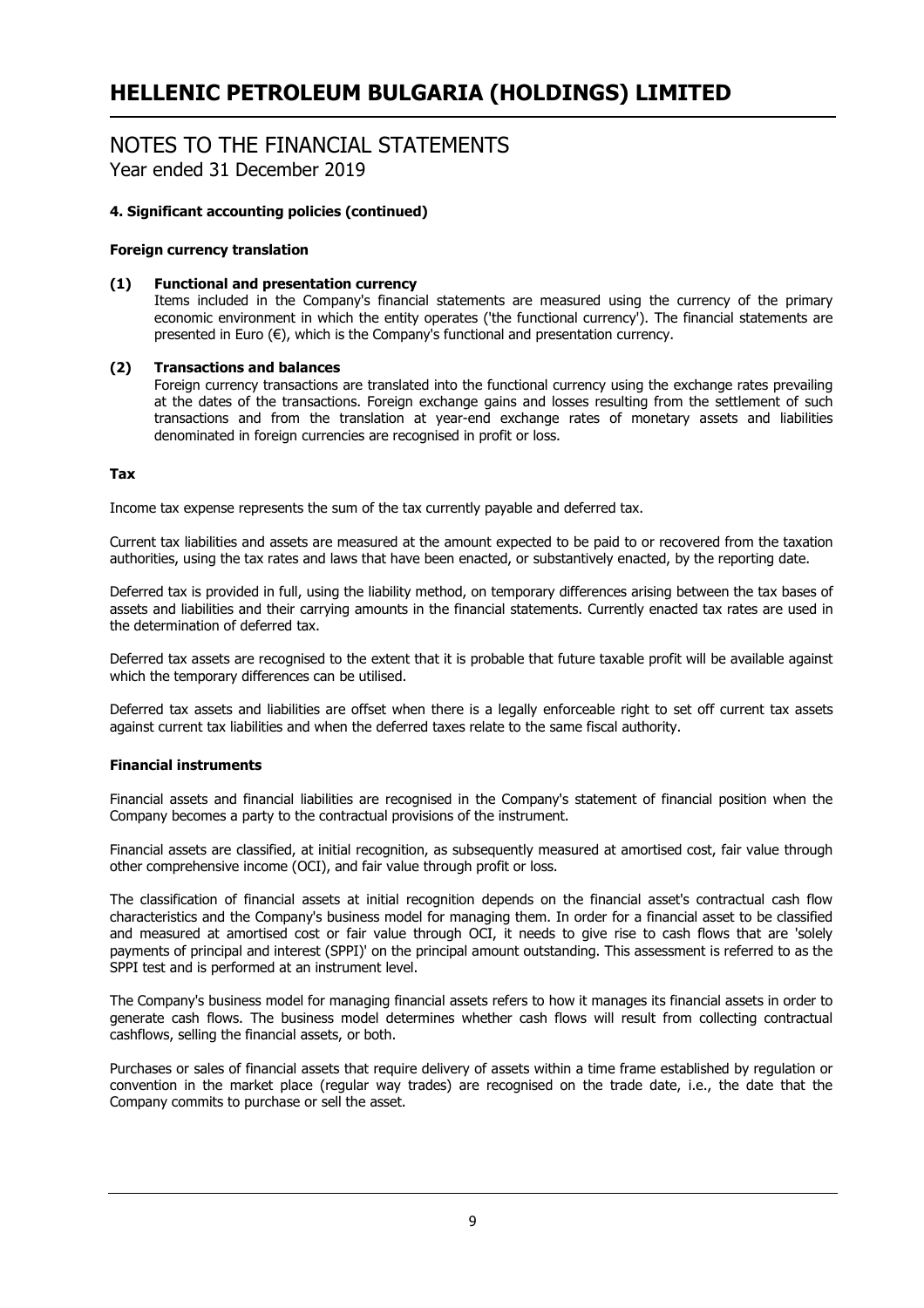# NOTES TO THE FINANCIAL STATEMENTS

Year ended 31 December 2019

### **4. Significant accounting policies (continued)**

### **Financial instruments (continued)**

### Subsequent measurement

For purposes of subsequent measurement, financial assets are classified in three categories:

- Financial assets designated at fair value through OCI with no recycling of cumulative gains and losses upon derecognition (equity instruments)
- Financial assets at fair value through profit or loss
- Financial assets at amortised cost
- (a) Financial assets at fair value through profit or loss

Financial assets at fair value through profit or loss include financial assets held for trading, financial assets designated upon initial recognition at fair value through profit or loss, or financial assets mandatorily required to be measured at fair value. Financial assets are classified as held for trading if they are acquired for the purpose of selling or repurchasing in the near term.

Derivatives are also categorised as 'held for trading' unless they are designated as hedges. Assets in this category are classified as current assets if they are either held for trading or are expected to be realised within 12 months of the end of the reporting period, otherwise they are classified as non-current. Financial assets with cash flows that are not solely payments of principal and interest are classified and measured at fair value through profit or loss, irrespective of the business model.

(b) Financial assets at amortised cost

The Company measures financial assets at amortised cost if both of the following conditions are met: a) the financial asset is held within a business model with the objective to hold financial assets in order to collect contractual cash flows and b) the contractual terms of the financial asset give rise on specified dates to cash flows that are solely payments of principal and interest on the principal amount outstanding. Financial assets at amortised cost are subsequently measured using the effective interest (EIR) method and are subject to impairment. Gains and losses are recognised in profit or loss when the asset is derecognised, modified or impaired.

(c) Financial assets at fair value through OCI with no recycling of cumulative gains and losses upon derecognition (equity instruments)

Upon initial recognition, the Company can elect to classify irrevocably its equity investments as equity instruments designated at fair value through OCI when they meet the definition of equity under IAS 32 Financial Instruments: Presentation and are not held for trading. The classification is determined on an instrument-by-instrument basis. Gains and losses on these financial assets are never recycled to profit or loss. Dividends are recognised as other income in the statement of profit or loss when the right of payment has been established, except when the Company benefits from such proceeds as a recovery of part of the cost of the financial asset, in which case, such gains are recorded in OCI. Equity instruments designated at fair value through OCI are not subject to impairment assessment.

### **Cash and cash equivalents**

For the purpose of the cash flow statement, cash and cash equivalents comprise cash at bank.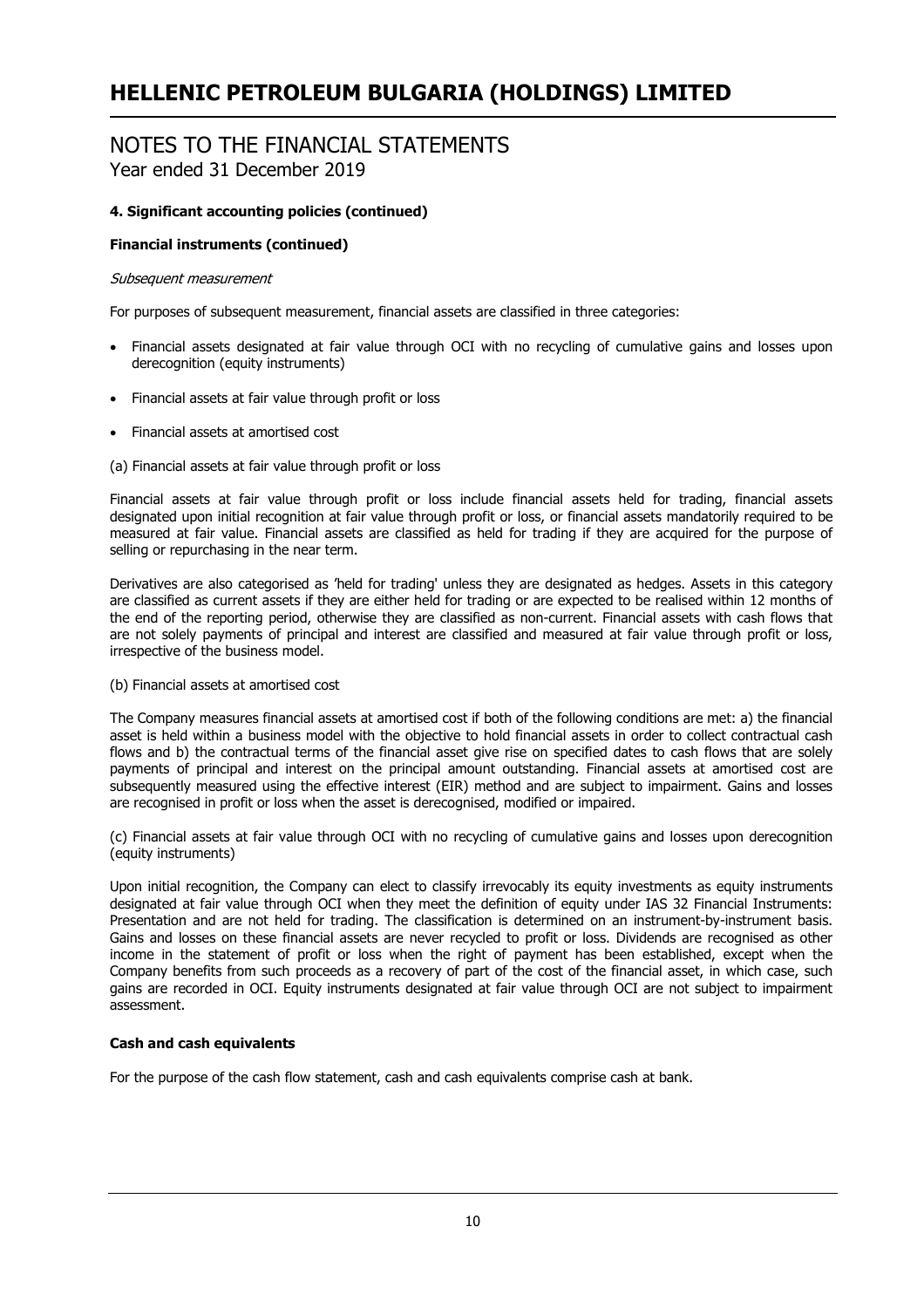# NOTES TO THE FINANCIAL STATEMENTS

Year ended 31 December 2019

### **4. Significant accounting policies (continued)**

### **Derecognition of financial assets and liabilities**

### **Financial assets**

A financial asset (or, where applicable a part of a financial asset or part of a group of similar financial assets) is derecognised when:

- the rights to receive cash flows from the asset have expired;
- the Company retains the right to receive cash flows from the asset, but has assumed an obligation to pay them in full without material delay to a third party under a 'pass through' arrangement; or
- the Company has transferred its rights to receive cash flows from the asset and either (a) has transferred substantially all the risks and rewards of the asset, or (b) has neither transferred nor retained substantially all the risks and rewards of the asset, but has transferred control of the asset.

### **Financial liabilities**

A financial liability is derecognised when the obligation under the liability is discharged or cancelled or expires.

When an existing financial liability is replaced by another from the same lender on substantially different terms, or the terms of an existing liability are substantially modified, such an exchange or modification is treated as a derecognition of the original liability and the recognition of a new liability, and the difference in the respective carrying amounts is recognised in profit or loss.

### **Offsetting financial instruments**

Financial assets and financial liabilities are offset and the net amount reported in the statement of financial position if, and only if, there is a currently enforceable legal right to offset the recognised amounts and there is an intention to settle on a net basis, or to realise the asset and settle the liability simultaneously. This is not generally the case with master netting agreements, and the related assets and liabilities are presented gross in the statement of financial position.

### **Share capital**

Ordinary shares are classified as equity. The difference between the fair value of the consideration received by the Company and the nominal value of the share capital being issued is taken to the share premium account.

### **Provisions**

Provisions are recognised when the Company has a present legal or constructive obligation as a result of past events, it is probable that an outflow of resources will be required to settle the obligation, and a reliable estimate of the amount can be made. Where the Company expects a provision to be reimbursed, for example under an insurance contract, the reimbursement is recognised as a separate asset but only when the reimbursement is virtually certain.

### **5. New accounting pronouncements**

At the date of approval of these financial statements, standards and interpretations were issued by the International Accounting Standards Board which were not yet effective. Some of them were adopted by the European Union and others not yet. The Board of Directors expects that the adoption of these accounting standards in future periods will not have a material effect on the financial statements of the Company.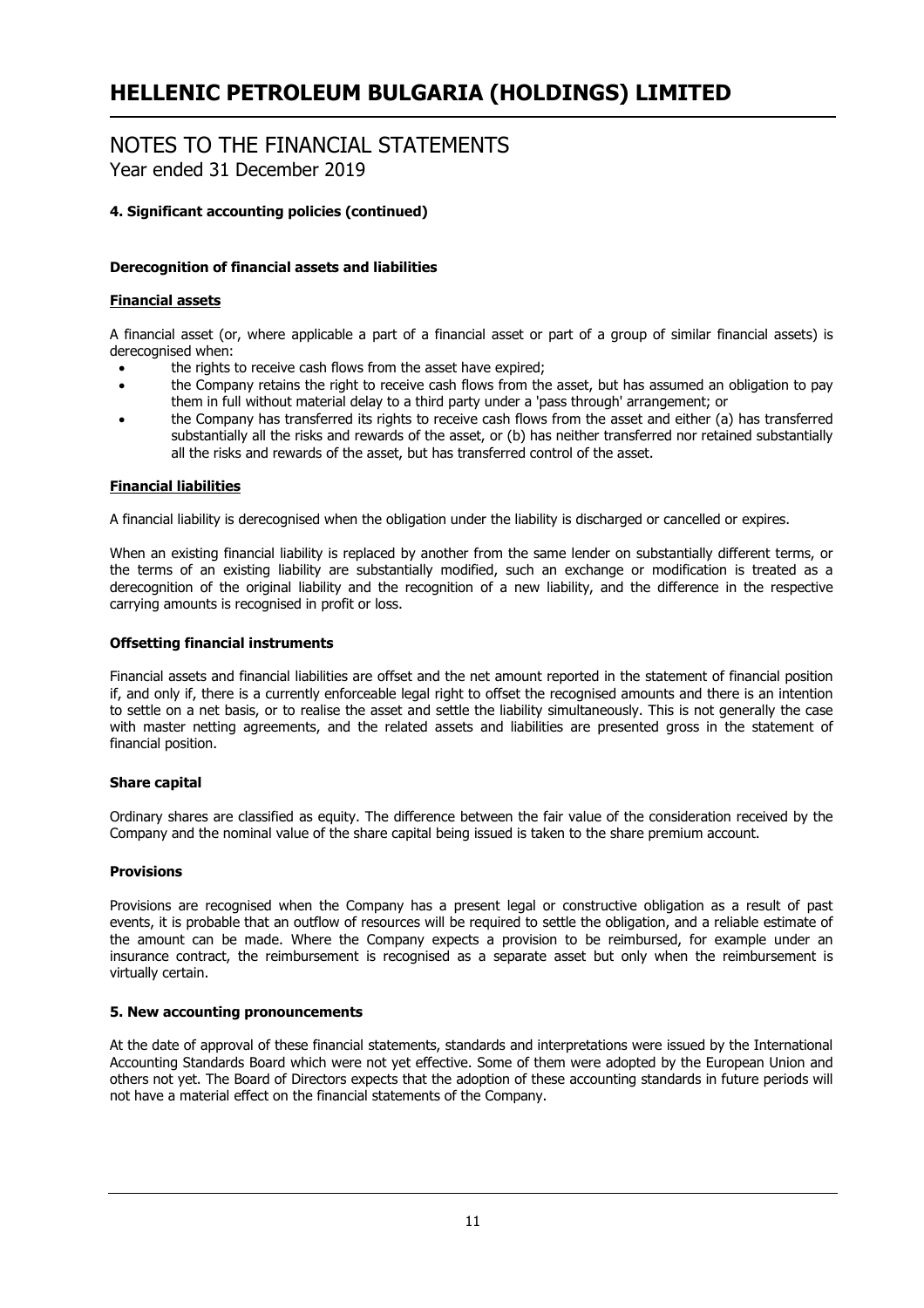### NOTES TO THE FINANCIAL STATEMENTS

Year ended 31 December 2019

### **6. Financial risk management**

### **Financial risk factors**

The Company is exposed to credit risk, liquidity risk and capital risk management arising from the financial instruments it holds. The risk management policies employed by the Company to manage these risks are discussed below:

### **6.1 Credit risk**

Credit risk arises from cash and cash equivalents, deposits with banks and financial institutions.

For banks and financial institutions, only independently rated parties with a minimum rating are accepted.

### **6.2 Liquidity risk**

Liquidity risk is the risk that arises when the maturity of assets and liabilities does not match. An unmatched position potentially enhances profitability, but can also increase the risk of losses. The Company has procedures with the object of minimising such losses such as maintaining sufficient cash and other highly liquid current assets and by having available an adequate amount of committed credit facilities.

The following tables detail the Company's remaining contractual maturity for its financial liabilities. The tables have been drawn up based on the undiscounted cash flows of financial liabilities based on the earliest date on which the Company can be required to pay. The table includes both interest and principal cash flows.

| 31 December 2019                        | Carrying<br>amounts<br>€ | On demand<br>€      |
|-----------------------------------------|--------------------------|---------------------|
| Accruals<br>Payables to related parties | 8.148<br>2.350           | 7.461<br>2.350      |
|                                         | <u>10.498</u>            | 9.811               |
| 31 December 2018                        | Carrying<br>amounts<br>€ | On demand           |
| Accruals<br>Payables to related parties | 8.979<br>2.350           | €<br>8.979<br>2.350 |
|                                         | 11.329                   | <u> 11.329 </u>     |

### **6.3 Capital risk management**

Capital includes equity shares and share premium.

The Company manages its capital to ensure that it will be able to continue as a going concern while maximising the return to shareholders through the optimisation of the debt and equity balance. The Company's overall strategy remains unchanged from last year.

### **Fair value estimation**

The fair values of the Company's financial assets and liabilities approximate their carrying amounts at the reporting date.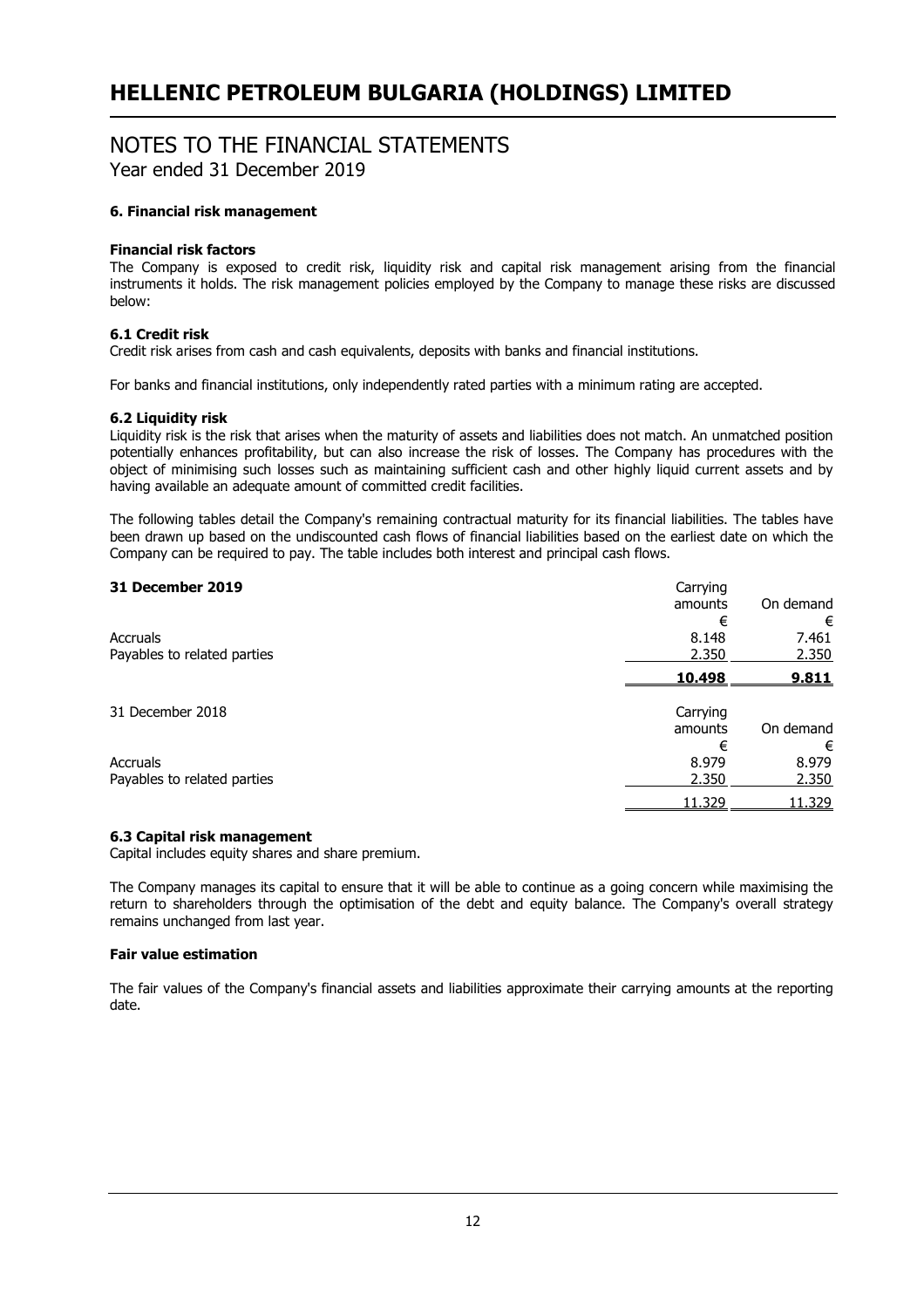### NOTES TO THE FINANCIAL STATEMENTS Year ended 31 December 2019

### **7. Critical accounting estimates and judgments**

The preparation of financial statements in conformity with IFRSs requires the use of certain critical accounting estimates and requires Management to exercise its judgment in the process of applying the Company's accounting policies. It also requires the use of assumptions that affect the reported amounts of assets and liabilities and disclosure of contingent assets and liabilities at the date of the financial statements and the reported amounts of revenues and expenses during the reporting period. Although these estimates are based on Management's best knowledge of current events and actions, actual results may ultimately differ from those estimates.

Estimates and judgments are continually evaluated and are based on historical experience and other factors, including expectations of future events that are believed to be reasonable under the circumstances.

The estimates and assumptions that have a significant risk of causing a material adjustment to the carrying amounts of assets and liabilities within the next financial year are discussed below:

#### **Impairment of investments in subsidiaries**

The Company periodically evaluates the recoverability of investments in subsidiaries whenever indicators of impairment are present. Indicators of impairment include such items as declines in revenues, earnings or cash flows or material adverse changes in the economic or political stability of a particular country, which may indicate that the carrying amount of an asset is not recoverable. If facts and circumstances indicate that investment in subsidiaries may be impaired, the estimated future discounted cash flows associated with these subsidiaries would be compared to their carrying amounts to determine if a write-down to recoverable amount is necessary.

#### **8. Administration expenses**

|                                      | 2019   | 2018   |
|--------------------------------------|--------|--------|
|                                      | €      | €      |
| Annual levy                          | 350    | 350    |
| Courier expenses                     | 179    | 179    |
| Bank charges                         | 606    | 561    |
| Auditor's remuneration- current year | 4.463  | 4.344  |
| Auditor's remuneration- prior years  | 119    | 179    |
| Accounting fees                      | 1.785  | 1.785  |
| Professional fees                    | 1.785  | 1.785  |
| Administration fees                  | 2.149  | 1.993  |
|                                      | 11.436 | .1.176 |

The expenses stated above do not include any charges for non-audit services by the statutory auditor of the Company.

### **9. Tax**

The tax on the Company's results before tax differs from theoretical amount that would arise using the applicable tax rates as follows:

|                                                                                                                                 | 2019             | 2018<br>€        |
|---------------------------------------------------------------------------------------------------------------------------------|------------------|------------------|
| Loss before tax                                                                                                                 | (11.436)         | (11.176)         |
| Tax calculated at the applicable tax rates<br>Tax effect of tax loss for the year for which no deferred tax asset is recognised | (1.430)<br>1.430 | (1.397)<br>1.397 |
| Tax charge                                                                                                                      |                  |                  |

The corporation tax rate is 12,5%.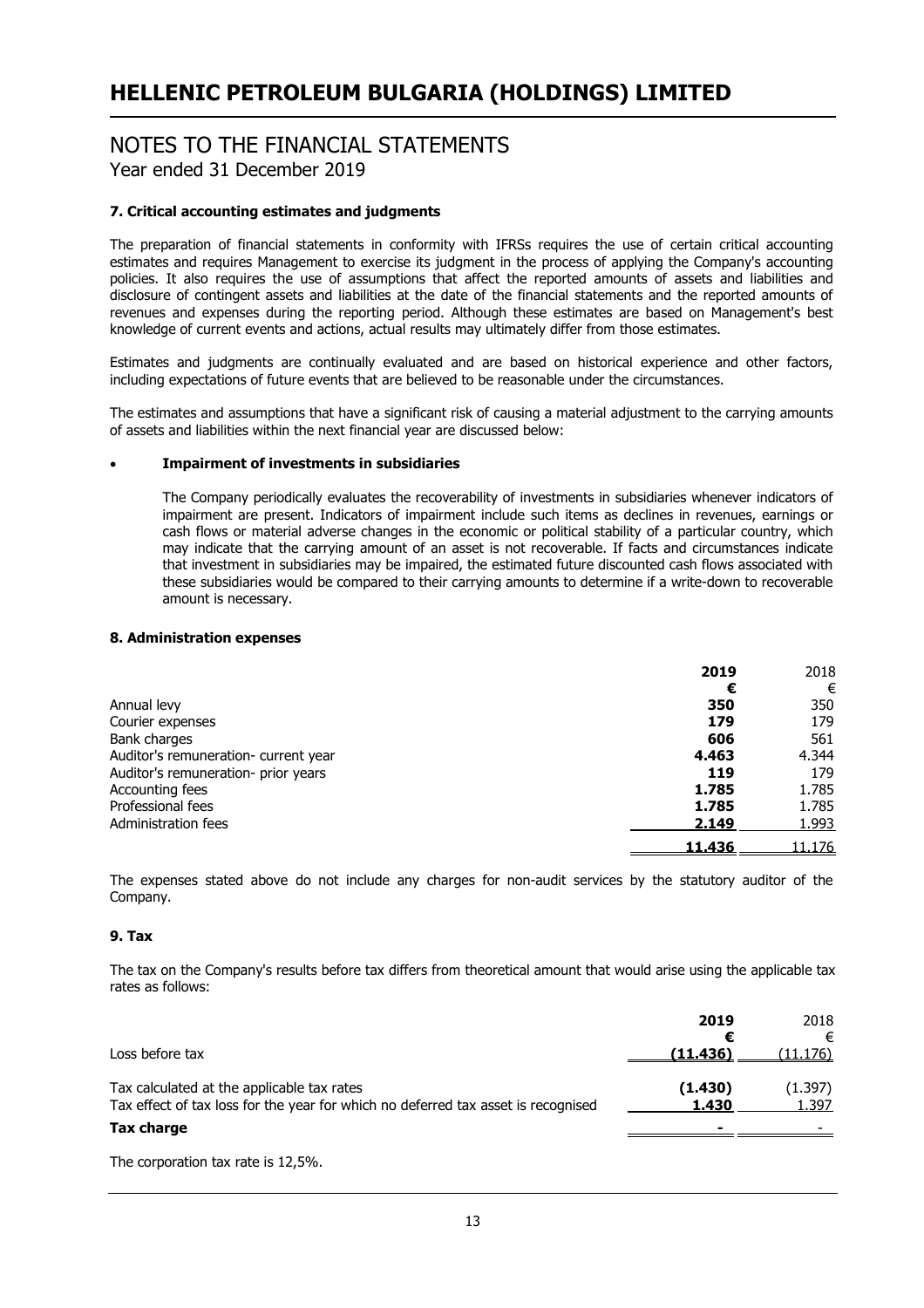### NOTES TO THE FINANCIAL STATEMENTS Year ended 31 December 2019

### **9. Tax (continued)**

Under certain conditions interest income may be subject to defence contribution at the rate of 30%. In such cases this interest will be exempt from corporation tax. In certain cases, dividends received from abroad may be subject to defence contribution at the rate of 17%.

Due to tax losses sustained in the year, no tax liability arises on the Company. Under current legislation, tax losses may be carried forward and be set off against taxable income of the five succeeding years. As at 31 December 2019 no deferred asset is recognised in the statement of financial position relating to the balance of tax losses carried forward since management does not anticipate that sufficient taxable profits will be earned, in the five succeeding years, to utilise these tax losses. As at 31 December 2019, the balance of tax losses carried forward amounted to approximately €10.000.

#### **10. Financial instruments by category**

The accounting policies for financial instruments have been applied to the line items below:

| 31 December 2019                                    | Financial assets                                      |
|-----------------------------------------------------|-------------------------------------------------------|
|                                                     | at amortised cost<br>€                                |
| Assets as per statement of financial position:      |                                                       |
| Cash and cash equivalents                           | 57.816                                                |
| <b>Total</b>                                        | 57,816                                                |
|                                                     | Borrowings and<br>other financial<br>liabilities<br>€ |
| Liabilities as per statement of financial position: |                                                       |
| Other payables                                      | 10.498                                                |
| <b>Total</b>                                        | 10.498                                                |
| 31 December 2018                                    | Financial assets<br>at amortised cost<br>€            |
| Assets as per statement of financial position:      |                                                       |
| Cash and cash equivalents                           | 70.083                                                |
| Total                                               | 70.083                                                |
|                                                     | Borrowings and<br>other financial<br>liabilities<br>€ |
| Liabilities as per statement of financial position: |                                                       |
| Other payables                                      | 11.329                                                |
| Total                                               | 11.329                                                |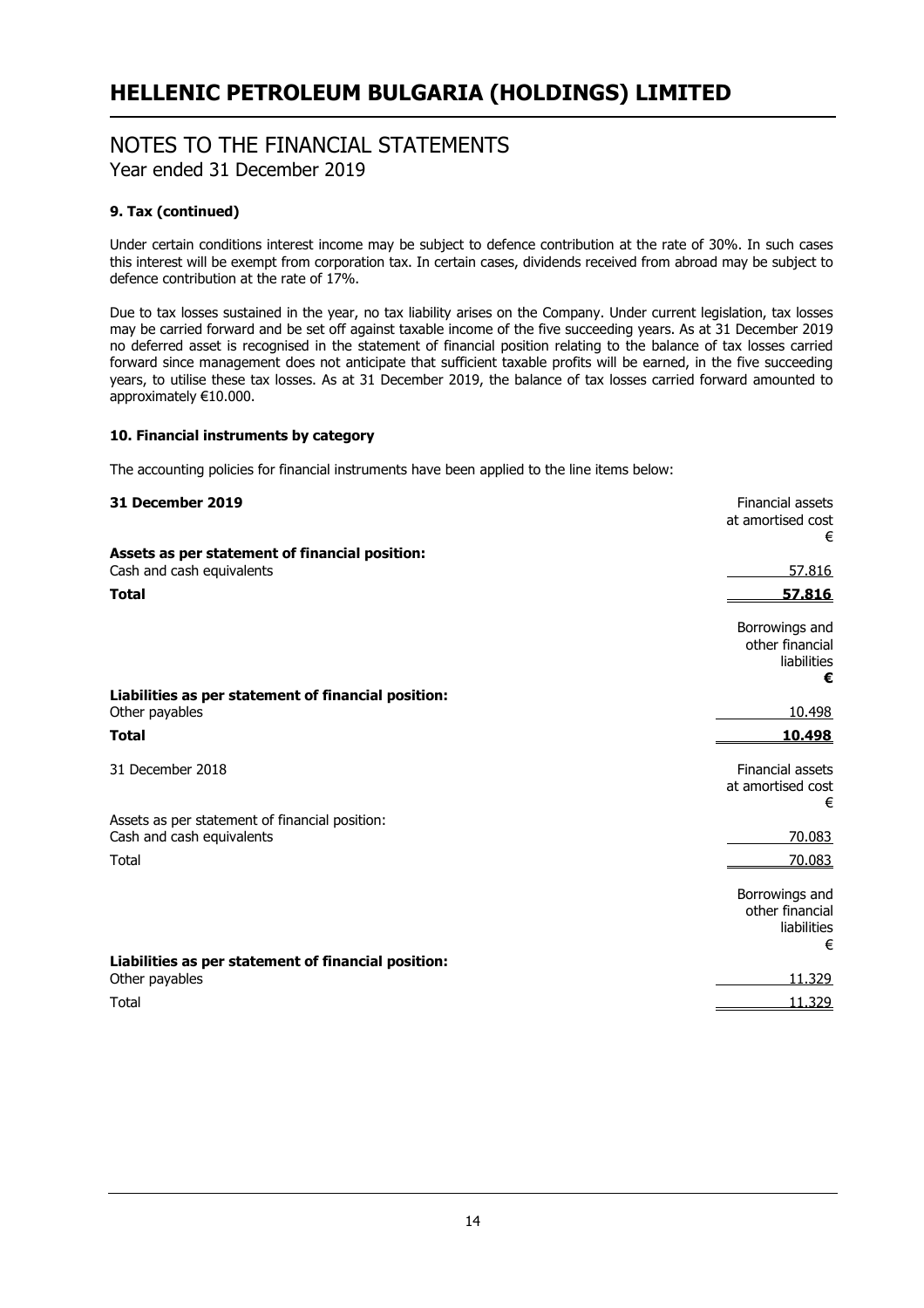# NOTES TO THE FINANCIAL STATEMENTS

Year ended 31 December 2019

### **11. Investment in subsidiary**

|                               |                                               |                      |                      |                      | 2019<br>€       | 2018<br>€       |
|-------------------------------|-----------------------------------------------|----------------------|----------------------|----------------------|-----------------|-----------------|
| Balance at 1 January          |                                               |                      |                      |                      | 62.634.105      | 62.634.105      |
| <b>Balance at 31 December</b> |                                               |                      |                      |                      | 62.634.105      | 62.634.105      |
|                               | The details of the subsidiary are as follows: |                      |                      |                      |                 |                 |
| <b>Name</b>                   | Country of<br>incorporation                   | Principal activities | 2019<br>Holding      | 2018<br>Holdina      | 2019            | 2018            |
| EKO Bulgaria                  | <b>Bulgaria</b>                               | Sales of fuels and   | $\frac{0}{0}$<br>100 | $\frac{0}{0}$<br>100 | €<br>62.634.105 | €<br>62.634.105 |
| EAD                           |                                               | lubricants products  |                      |                      |                 |                 |
|                               |                                               |                      |                      |                      | 62.634.105      | 62.634.105      |

During 2016, Hellenic Petroleum Bulgaria Properties EAD merged with EKO Bulgaria EAD. The resulting entity was EKO Bulgaria EAD.

Management has assessed that the recoverable amount of the investment in subsidiary is higher than the carrying cost, hence no impairment charge was recognised as at 31 December 2019 and 31 December 2018.

### **12. Cash at bank**

Cash balances are analysed as follows:

|              | 2019   | 2018   |
|--------------|--------|--------|
|              |        | €      |
| Cash at bank | 57.816 | 70.083 |
|              | 57.816 | 70.083 |

The exposure of the Company to credit risk and impairment losses in relation to cash and cash equivalents is reported in note 6 of the financial statements.

### **13. Share capital and share premium**

| <b>Issued and fully paid</b>                  | Number of<br>shares | <b>Share capital</b><br>€ | <b>Share</b><br>premium<br>€ | <b>Total</b><br>€ |
|-----------------------------------------------|---------------------|---------------------------|------------------------------|-------------------|
| Balance at 1 January 2018                     | 2.300               | 230,000                   | 64.970.000                   | 65.200.000        |
| Balance at 31 December 2018/1<br>January 2019 | 2.300               | 230,000                   | 64.970.000                   | 65,200,000        |
| <b>Balance at 31 December 2019</b>            | 2.300               | 230,000                   | 64.970.000                   | 65,200,000        |

### **14. Other payables**

|                                        | 2019   | 2018   |
|----------------------------------------|--------|--------|
|                                        | €      | €      |
| <b>Accruals</b>                        | 8.148  | 8.979  |
| Payables to own subsidiary (Note 15.1) | 2.350  | 2.350  |
|                                        | 10,498 | 11.329 |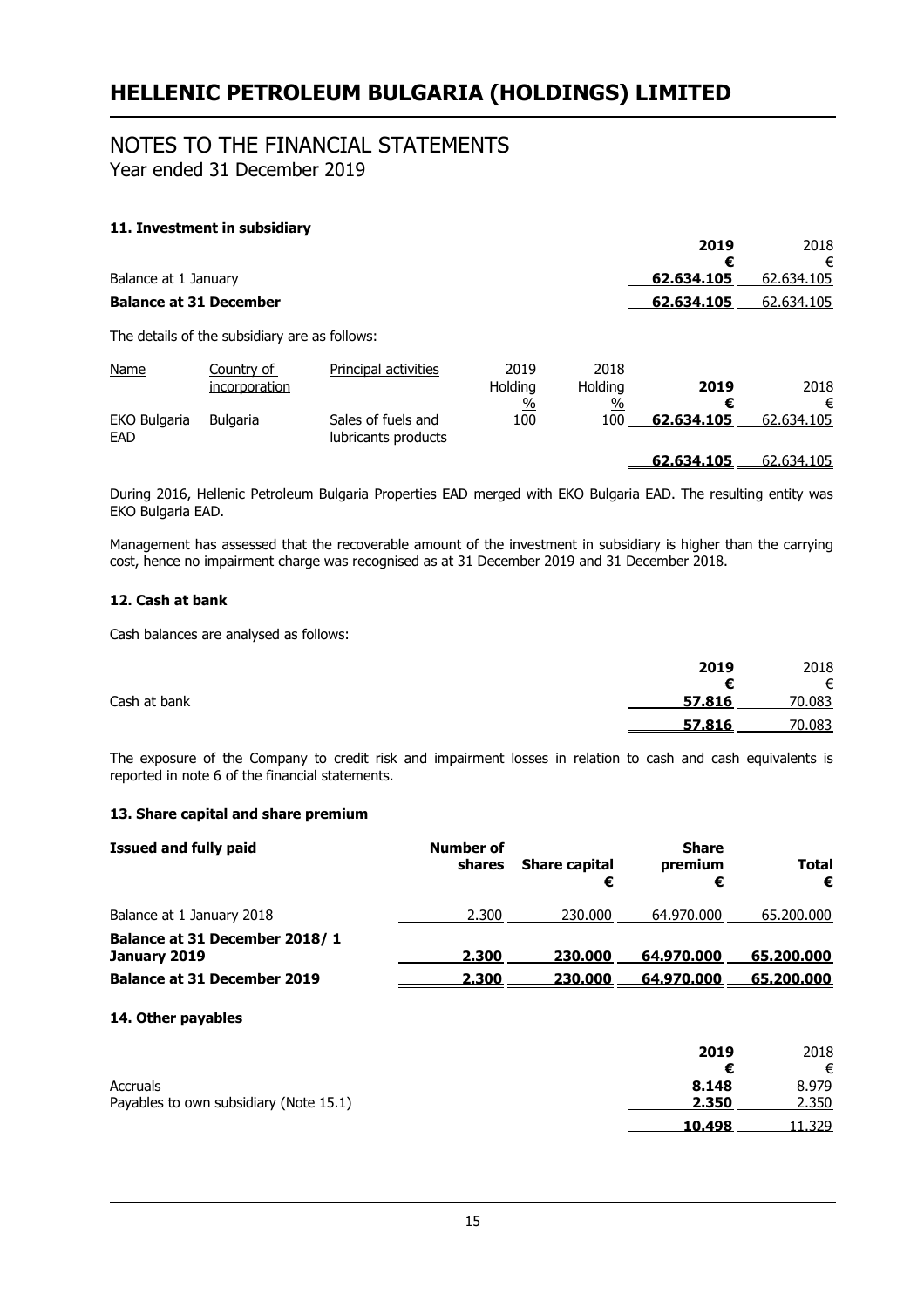### NOTES TO THE FINANCIAL STATEMENTS Year ended 31 December 2019

### **15. Related party transactions**

The Company is controlled by Hellenic Petroleum International AG, incorporated in Austria, which owns 100% of the Company's shares. The Company's ultimate controlling party is Hellenic Petroleum S.A., incorporated in Greece.

The following transactions were carried out with related parties:

### **15.1 Payables to related parties (Note 14)**

|                  | 2019  | 2018  |
|------------------|-------|-------|
| <b>Name</b>      |       | €     |
| EKO Bulgaria EAD | 2.350 | 2.350 |
|                  | 2.350 | 2.350 |

The payables to related parties were provided interest free, and are repayable on demand.

### **16. Contingent liabilities**

The Company had no contingent liabilities as at 31 December 2019 (2018: nil).

### **17. Commitments**

The Company had no capital or other commitments as at 31 December 2019 (2018: nil).

### **18. Events after the reporting period**

With the recent and rapid development of the Coronavirus disease (COVID-19) outbreak the world economy entered a period of unprecedented health care crisis that has already caused considerable global disruption in business activities and everyday life. Many countries have adopted extraordinary and economically costly containment measures. Certain countries have required companies to limit or even suspend normal business operations. Governments, including the Republic of Cyprus, have implemented restrictions on travelling as well as strict quarantine measures.

Industries such as tourism, hospitality and entertainment are expected to be directly disrupted significantly by these measures. Other industries such as manufacturing and financial services are expected to be indirectly affected and their results to also be negatively affected.

The financial effect of the current crisis on the global economy and overall business activities cannot be estimated with reasonable certainty at this stage, due to the pace at which the outbreak expands and the high level of uncertainties arising from the inability to reliably predict the outcome.

The event is considered as a non-adjusting event and is therefore not reflected in the recognition and measurement of the assets and liabilities in the financial statements as at 31 December 2019.

Management has considered the unique circumstances and the risk exposures of the Company and has concluded that as at the date of approval of these financial statements, no material impact is expected on the Company's financial position and performance. The Company is not dependent on external financing and also financial support can also be provided from the shareholder or other group companies, hence its ability to continue as a going concern is not considered at stake. Furthermore, management has assessed that no material impact is expected on the recoverable amount of the investment in subsidiary, since it was assessed that the recoverable amount of the investment in subsidiary remains higher than the carrying cost even if using conservative assumptions for 2020 in the discounted cash flows used. Management will continue to monitor the situation closely and will assess any potential further impact on the Company's financial position and performance, including the recoverable amount of the investment in subsidiary, in case the period of disruption becomes prolonged.

There were no other material events after the reporting period, which have a bearing on the understanding of the financial statements.